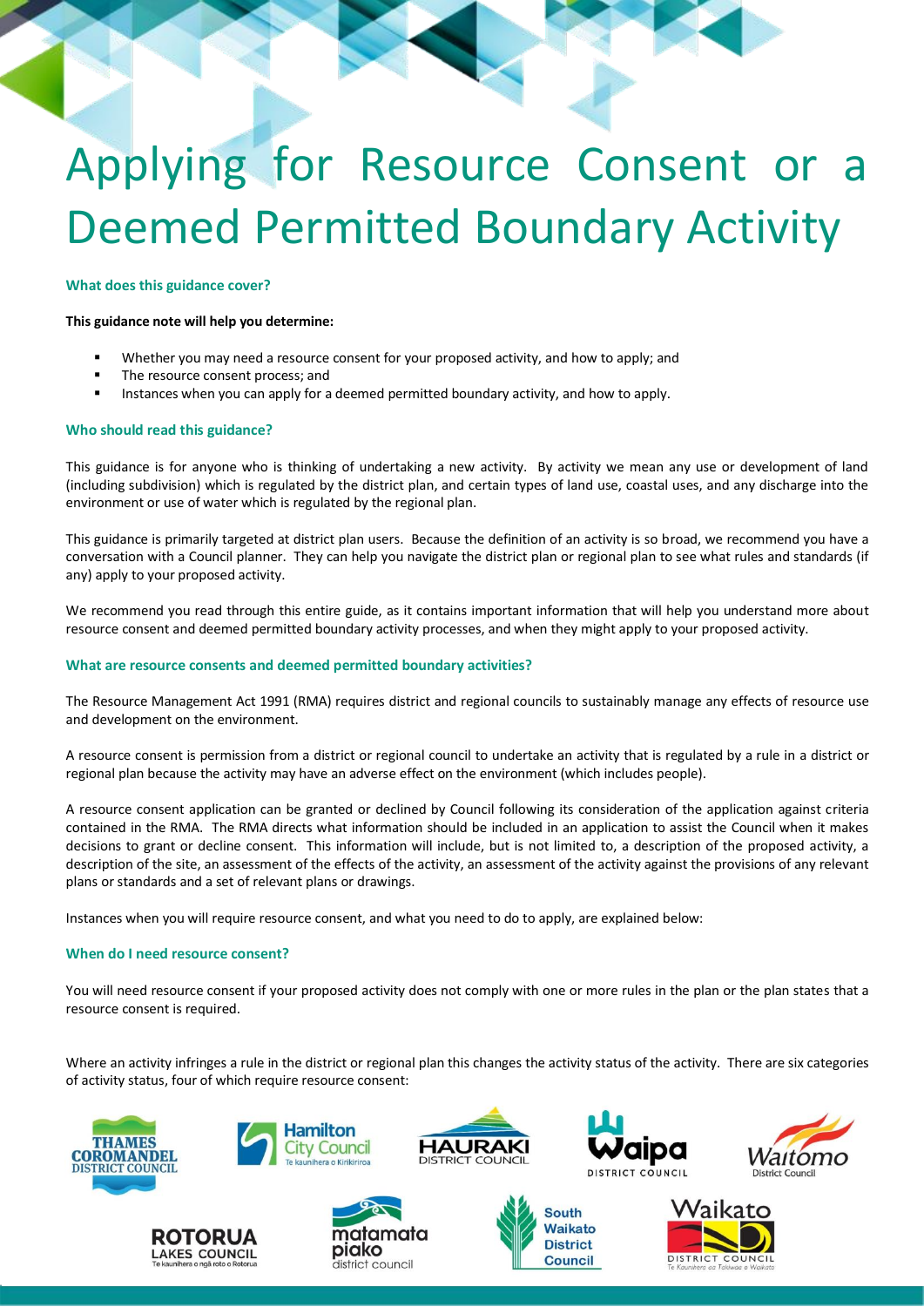- i. A **permitted** activity can be carried out without resource consent if it complies with all relevant requirements and standards specified in the district or regional plan.
- ii. A **controlled** activity requires resource consent. An application for a controlled activity must be granted by Council. Council may impose conditions of consent to help manage adverse effects, but Council cannot decline consent.
- iii. A **restricted discretionary** activity requires resource consent and Council exercises its discretion in deciding whether to grant or decline consent. Council's discretion to grant or decline the consent and impose conditions is restricted to the matters listed in the district or regional plan.
- iv. A **discretionary** activity requires resource consent and Council may exercise its full discretion when deciding whether to grant or decline consent and on any conditions it imposes.
- v. A **non-complying** activity requires resource consent and will only be granted if it can be shown that the activity is not contrary to the objectives and policies of the plan or that the adverse effects on the environment are minor.
- vi. **Prohibited** activities cannot be carried out because resource consent cannot be applied for or granted.

Each district administered by a district council is divided into areas called zones, each with its own set of rules. Examples include residential zones, rural zones and commercial zones. An activity will be permitted in a zone that best suits the nature of the activity and where you would expect that activity to occur, such as a factory in an industrial zone. Alternatively, an activity may not be expected in a zone, or may have potential effects that do not help achieve the outcomes of the zone, such as a factory in a residential area. In those instances, resource consent is normally required.

Whether you need resource consent or not, you will still need to check with Council whether other kinds of consents are required for your activity e.g. a building consent under the Building Act 2004. This can be discussed in a **pre-application meeting** with Council.

District plans deal with land use and subdivision. Regional plans deal with matters such as discharges into the environment, water takes and activities in the coastal marine area. You will also need to check whether you need resource consent under the regional plan administered by the regional council.

District and regional plans can be found online or at the Council offices and libraries if you would like to check for yourself. District plans include guides to help you navigate your way through the rules, but if you need assistance then we recommend seeking the help and advice of a member of the Council's planning team.

# **How do I apply for resource consent?**

Once you have identified that you need to apply for resource consent we recommend discussing your proposal with a council planner. The planner will help you to understand what information is required to support your application and who else you might like to talk to, for example, any of your neighbours who may be affected.

# **Step 1: Preparing an application**

A number of important parts make up a complete application for resource consent. These are:

- A completed and signed resource consent application form;
- **An assessment of environmental effects (AEE)**;
- A set of relevant plans, including a site plan of your site and proposal;
- A current record of title for the application site; and
- **The required deposit fee.**

An application must also include the following information:

- A description of the activity;
- A description of the site;
- The full name and address of each owner or occupier of the site;
- A description of any other activities that are part of the proposal;
- A description of any other resource consents that are required;
- An assessment of the proposal against the matters set out in Part 2 of the RMA; and
- An assessment against any relevant provisions of a policy statement, plan or standard listed in Section 104(1)(b) of the RMA.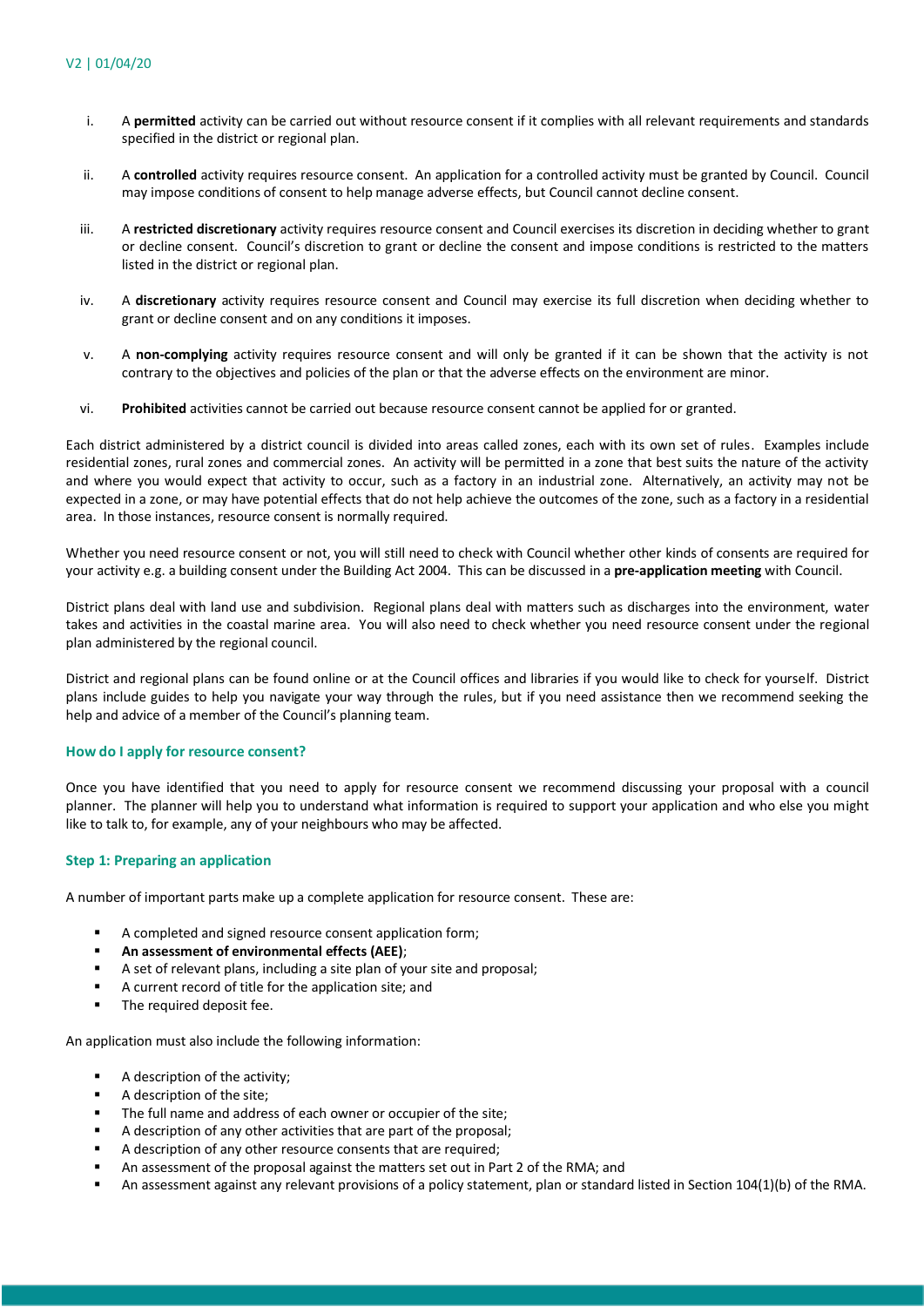The application form (available on Council's website or front desk) will ask for this information, and details of the proposal can be explained in the AEE. It is important to be as clear as possible in your application, so the planner processing your application fully understands your proposal.

Prior to lodging your application, it will also pay to get in touch with your neighbours, and anybody else you think could be affected by your proposal. Let them know what you're proposing to do. This gives them the opportunity to raise any concerns they might have and allows you to work through a solution together. It is also helpful to have your neighbours give their written approval by fully filling out a written approval form. This ensures that when Council considers your application any adverse effects on anybody that has given written approval can be disregarded. A copy of the written approval form is available from Council's website or front desk.

#### **What is an Assessment of Environmental Effects (AEE)?**

An AEE is a report about the effects that your proposed activity will or may have on the environment and the ways in which any adverse effects will be managed. The AEE also explains your proposal in greater detail and assesses your proposal against the criteria required under the RMA. If you choose to prepare your AEE yourself, a good rule of thumb is that the amount of detail required is proportional to the scale of the effects of your proposal on the environment.

Depending on the nature, scale and intensity of your proposal, you may also need to support your application with other information. For example, if your activity generates a lot of traffic then a traffic impact assessment may be required. If your activity generates a lot of noise, then a noise report may be required. These types of reports often need to be prepared by qualified experts, so it will pay to discuss this with a Council planner first to help you identify the information needs relevant to your application.

You may also like to consider seeking the assistance of a qualified planning consultant, as they can prepare a resource consent application on your behalf and help supply all the necessary information Council needs to process the application. While not compulsory, we recommend this approach, especially for more complex resource consent applications or if you are unfamiliar with the resource consent process.

#### **Step 2: Council considers the application**

The second stage of the process is when Council determines if your application is complete.

If your application is considered incomplete, it will be returned to you within 10 working days of the application being lodged. You will have the opportunity to provide any missing information if you choose to relodge the application.

If your application is accepted as complete, the Council will progress your application to the next step in the process.

It is common practice during the processing of your application for Council staff to undertake a site visit. This allows Council staff to have a first-hand look at the site to get a better understanding of how your proposal might affect the environment.

During this time Council may also need to ask you for more information so it can better understand the environmental effects of your proposal. It is important to note that the "processing clock" will stop on your application if further information is required and will not restart until the information is provided. You can refuse to provide the information requested, but Council can then decide to publicly notify your application for submissions and continue to process it. This may lead to a hearing if a member of the public makes a submission and asks to be heard on their submission.

#### **Non notified and notified application processing timeframes**

Your application can be processed on a non-notified basis, without the involvement of submitters, if:

- Your application is complete;
- Council does not require additional information;
- The adverse effects of the proposal on the environment are considered to be minor;
- Either the effects of the proposal on a person are less the minor (an 'affected person') or all affected persons have given their written approval for the proposal; and
- **There are no special circumstances in relation to the proposal.**

If the application is processed on a non-notified basis, Council must issue a decision within 20 working days of the application being lodged.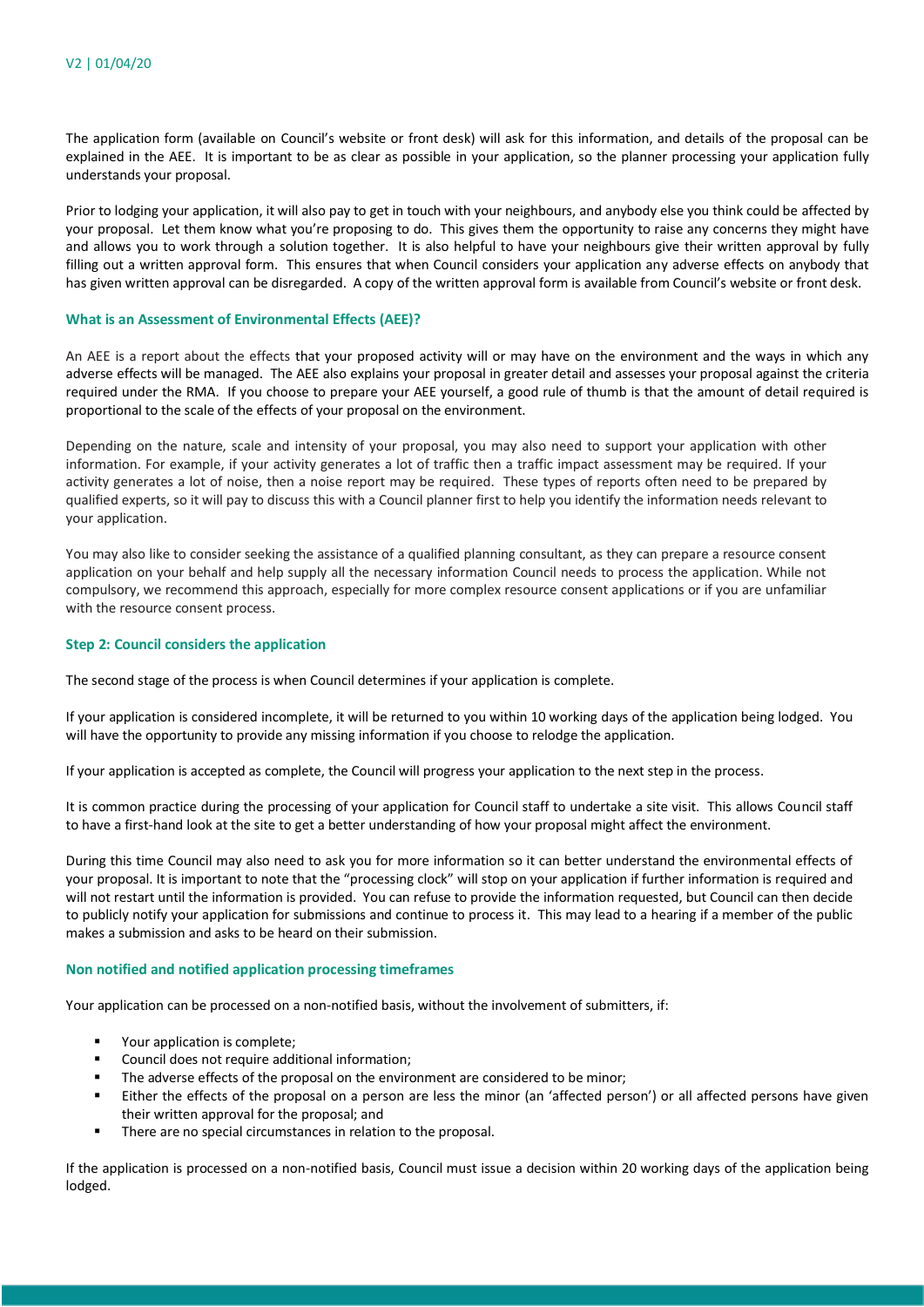There are some instances when Council might decide to either limited or publicly notify your application. Limited notification will occur when Council decides that the effects of your proposal on a person are minor or more than minor, making that person an 'affected person', and you have not obtained their written approval. Your application will be limited notified to the affected person(s) alone. Public notification will occur when Council decides that the effects of your proposal on the environment are more than minor; this will lead to your application being publicly notified to all members of the public. Any person may make a submission on your proposal. If a submitter asks to be heard on their submission, Council will hold a hearing where both you and the submitter(s) can present to Council. Council will then consider your application and any submissions when making a decision to grant or decline consent.

If an application is limited or publicly notified, it is subject to different timeframes from a non-notified application. Council planners can advise you of the different timeframes involved.

# **Step 3: Council makes a decision on the application**

# **The final stage is when Council decides your application. You will receive a letter via post or email to let you know the outcome.**

If your application is granted, your resource consent will tell you:

- Any conditions that you must comply with when undertaking your activity;
- The reasons for the decision; and
- Any other advice or guidance that Council considers appropriate.

If your application is declined, the letter will tell you the reasons for the decision.

If you disagree with any part of the decision, you can formally object to Council or appeal to the Environment Court. You must do this within 15 working days of receiving the decision.

#### **When can I apply to a 'Deemed Permitted Boundary Activity'?**

Recent changes to the RMA mean that you can now apply to a district council to have your boundary activity exempted from needing resource consent for a boundary rule infringement. You must still make an application to Council, but it is simpler and quicker than applying for resource consent.

A boundary activity means an activity:

- That infringes a district plan boundary rule (and which would normally require resource consent);
- That does not infringe any other district plan rule; and
- **The 'infringed boundary' is not a 'public boundary' e.g. not a road boundary.**

Boundary rules are district plan rules that relate to the distance between a structure and a property boundary (or boundaries). Common examples of boundary rules in district plans include yard setbacks and height in relation to boundary rules.

An infringed boundary means:

- A boundary to which an infringed boundary rule applies; and
- If there is an infringement to a boundary rule when measured from the corner or a lot, every boundary that intersects with that corner.

Examples where a deemed permitted boundary activity could be applied for rather than a resource consent include a dwelling being located close to the side and rear boundaries than required, or a new shed encroaching a height in relation to boundary rule.

An application for a deemed permitted boundary activity must include the following information:

- A completed application form (this is available on Council's website or from the front counter);
- A site plan;
- Elevation plans of the proposed activity;
- The written approval from each owner of a neighbouring site whose boundary will be infringed by the proposed activity, including their signatures on the plan. If the infringed boundary is next to a private way, the owner of the property on the opposite side of the private way must also give their written approval.